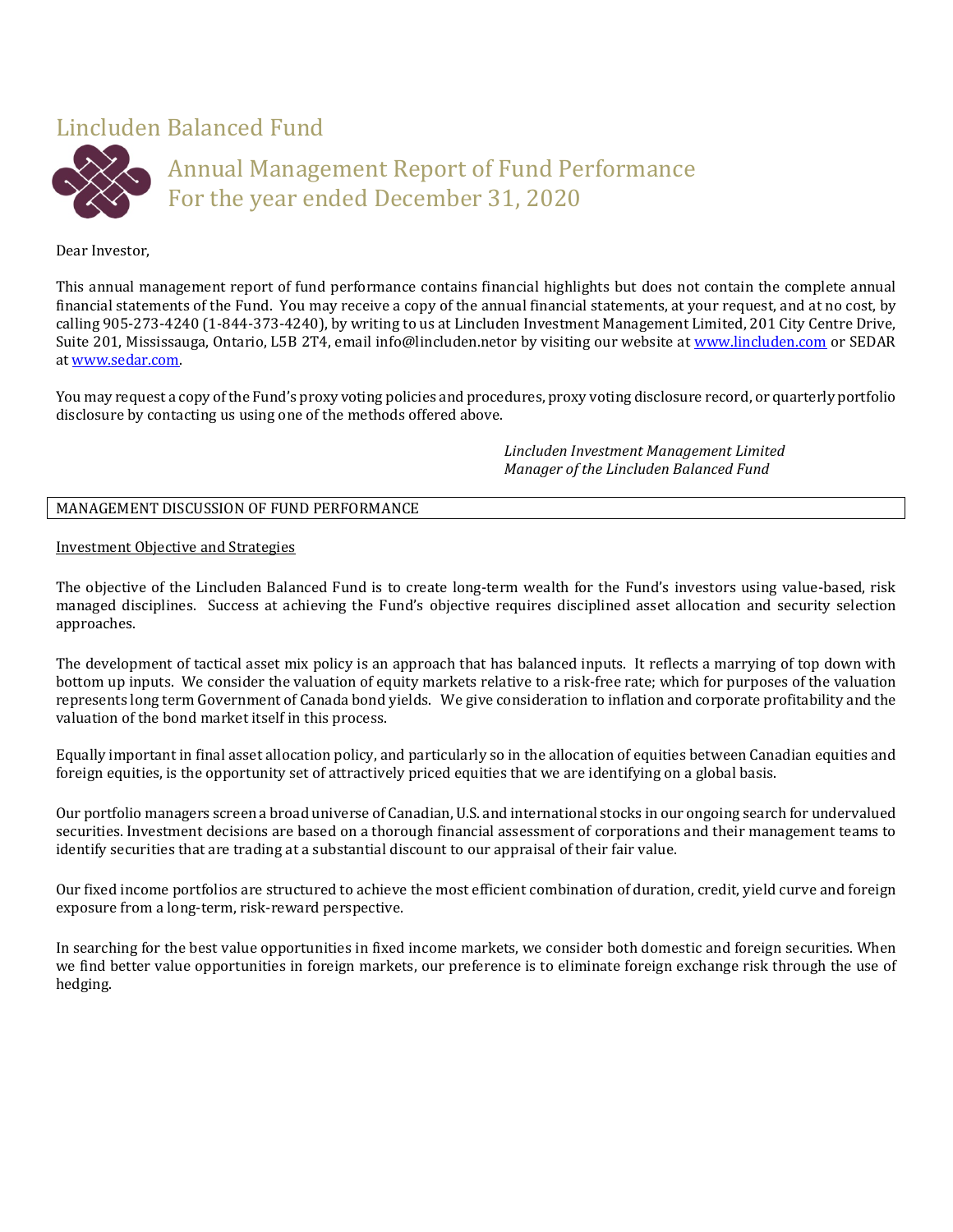### Risk

Risk ratings have been determined separately for each class of units of the Fund and are disclosed in the Fund Facts and the Fund's Simplified Prospectus. The investment risk level of the Fund is reviewed on an annual basis, or whenever there is a material change to the Fund. More methodology information can be found in the Fund's Simplified Prospectus. As a result of employing the revised methodology and conducting the regular annual review, no changes were made to the risk ratings for all classes of units, for which the risk rating was maintained as "Low to Medium". There have been no changes to the investment objectives or strategies of the Fund.

### Results of Operations

With regard to bonds, the COVID pandemic led to a dramatic decline in interest rates during the first half of the year. Economic conditions rebounded dramatically following the implementation of significant levels of both monetary and fiscal policy stimulus. As a result, bond yields increased steadily throughout the balance of the year.

With regard to equities, during the first quarter the COVID pandemic led to a steep decline in markets. However on the back of accommodative monetary and fiscal policies, markets rallied dramatically. Late in the year as news emerged that several promising vaccines were going to be distributed, markets continued to advance to record highs.

The Fund posted a solid positive return for the year. The bond portfolio had a strong year with the performance ahead of its benchmark. The Canadian and Global equities both posted positive returns with the performance lagging their benchmarks as the value style of investing was impacted during the year.

The Canadian equity portfolio posted a slight positive return. Holdings in the Consumer related sectors added to the performance with Magna, North West, and Restaurant Brands leading the way with very strong returns. The exposure to Energy was a detractor with the holdings declining during the period. A lack of exposure to some of the overvalued and speculative Technology stocks which rallied during the pandemic detracted from the performance. Strong stock selection in various companies including Bird Construction, CN Rail, Nutrien, ONEX, Power Corp, Stella-Jones, and West Fraser Timber helped as their share prices appreciated considerably.

The foreign equity portfolio posted a slight positive return in Canadian Dollar terms. The Consumer related holdings advanced with shares of Associated British Foods, Dollar General, Dollar Tree, Kroger, Lowes, Reckitt Benckiser, TJX, Tractor Supply, and Walmart appreciating considerably. The exposure to Energy was a detractor with the holdings declining during the period. A lack of exposure to some of the overvalued and speculative Technology stocks which rallied during the pandemic detracted from the performance. However holdings in Apple, Corning, Infineon, Microsoft, and Oracle had very strong returns. Other detractors included Communication Services holdings China Mobile and Orange, and Financials Citigroup, ING, and Wells Fargo. The holdings in Alphabet and Walt Disney added to the performance with strong returns in the period.

### Recent Developments

The overall performance of the bond portfolio was strong for the year. Corporate bond exposure was the biggest contributor to bond performance during 2020. Significant additions were made to the corporate bond portfolio at very attractive yields during the peak of the pandemic.

Asset mix continues to be targeted at the long-term policy weight with 60% in equities and 40% in fixed income, which includes primarily bonds, and a small percentage in cash.

Several Canadian and Global stocks were sold as they reached their target price. In addition, several new positions were initiated taking advantage of pricing opportunities as they presented themselves.

In the Canadian equity portfolio the positions in Dollarama, Genworth, Intact Financial, Richelieu, and Rogers were eliminated. The primary reasons for selling these positions were that their shares had reached our target prices and in some cases there were other candidates that offered a more attractive risk return profile including new additions Brookfield Asset Management, Couche Tard, ONEX, Restaurant Brands, and West Fraser Timber.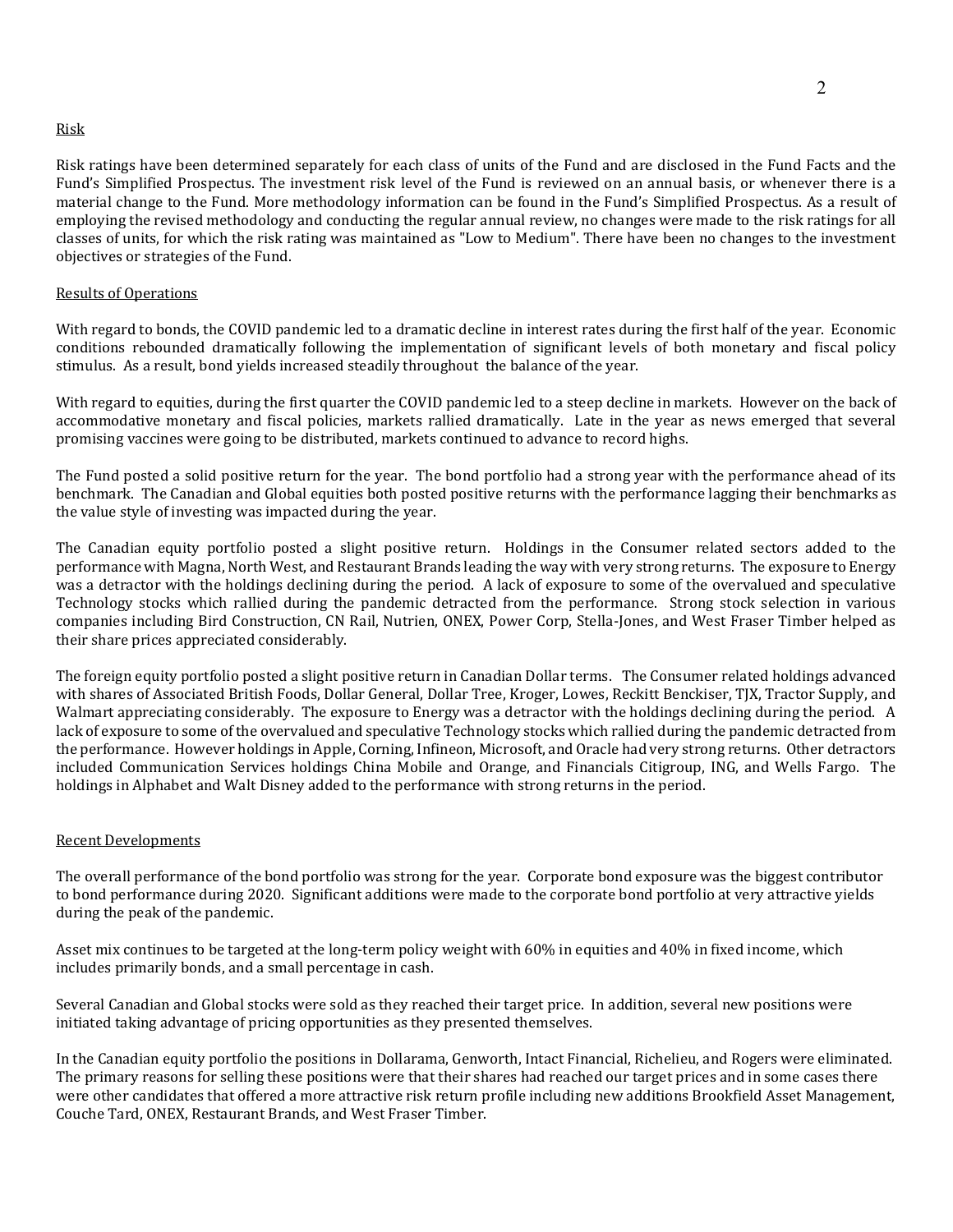Genworth had a strong performance with its shares advancing significantly. Brookfield Business Partners announced its intent to buy the remaining shares in Genworth it does not already own at an attractive premium. The position was eliminated from the portfolio after the last dividend was received, with the proceeds redeployed into other compelling opportunities. A position was established in Alimentation Couche-Tard at an attractive valuation. The company operates a global network of convenience stores and fuel stations throughout North America as well as parts of Europe under brands such as Circle K, Corner Store, and Statoil. The company should continue to benefit from its drive to consolidate the market through it's acquisitions resulting in added synergies. Furthermore, it is well positioned for an eventual recovery in fuel sales volumes.

In the Foreign equity portfolio, several new positions were initiated including Alphabet, Associated British Foods, Bridgestone, Carnival, Infineon Technologies, SAP, Sun Communities, TJX, Tractor Supply and Walt Disney. The positions in Henkel and Keuhne & Nagel were eliminated as their shares had reached our target prices.

Associated British Foods is an international food, ingredient, and retail group. About half of sales come from leading grocery products, ingredients, sugar, and ingredients for the agricultural industry. The other half of sales come from Primark, a leading value-fashion brand; 75% of the divisions sales come from the UK and Europe with balance from the US and Asia Pacific. The company has a strong balance sheet with a net cash position and it is a consistent free cash flow generator while trading at a substantial discount to the market.

A position in Bridgestone was initiated following a sharp sell-off due to Covid pressures. The company is a global leader in manufacturing tires. The company has consistently generated strong profitability metrics, stable margins, and free cash flow. The stock has an attractive dividend yielding close to 5%. In addition the company buys back its shares. The balance sheet is very strong with minimal debt. We believe consumer-driving habits will return and potentially increase at the expense of public transit, which should benefit Bridgestone. The valuation is attractive and the risk/reward profile is favourable.

SAP is a leader in enterprise management software. Sales were weaker than expected as a result of their customers cost containment efforts in this Covid environment. As a result the stock was off during the period and provided us with an opportunity to purchase it with a rebound expected in 2021.

#### Related Party Transactions

Lincluden Investment Management Limited ("Lincluden") is the Trustee, Portfolio Advisor and Manager of the Fund and receives a fee for the services the firm provides as Portfolio Advisor. Lincluden pays commissions to investment dealers who transact in buy and sell activity in the Fund's investments at a rate that is reflective of the general service provided to Lincluden by the dealer. Lincluden provides, or arranges for the provision of, all general management and administrative services required by the Fund in its day to day operations.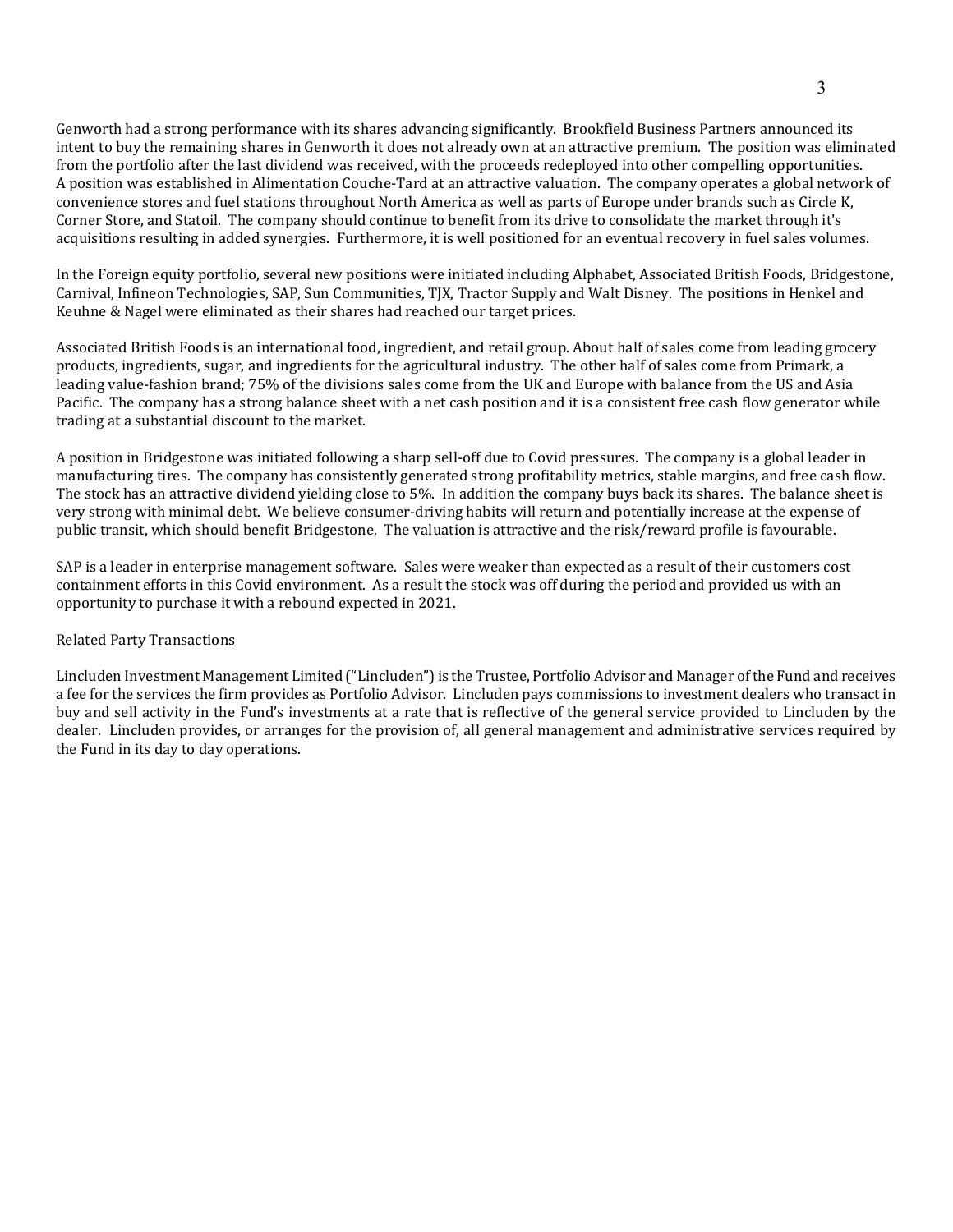# FINANCIAL HIGHLIGHTS

The following tables show selected key financial information about the Lincluden Balanced Fund and are intended to help you understand the Fund's financial performance for the past 5 financial years. This information is derived from the Fund's audited annual financial statements.

| Net Assets per Unit-Series A                 |          |                          |          |          |          |
|----------------------------------------------|----------|--------------------------|----------|----------|----------|
|                                              | 2020     | 2019                     | 2018     | 2017     | 2016     |
| Net Assets, beginning of year <sup>1,2</sup> | \$14.93  | \$14.04                  | \$16.04  | \$15.71  | \$14.67  |
| Increase (decrease) from operations:         |          |                          |          |          |          |
| Total revenue                                | \$0.42   | \$0.49                   | \$0.50   | \$0.46   | \$0.44   |
| Total expenses                               | \$(0.33) | \$(0.34)                 | \$(0.39) | (\$0.35) | (\$0.33) |
| Realized gains (losses) for the period       | \$0.52   | \$0.75                   | \$0.92   | \$0.32   | \$0.21   |
| Unrealized gains (losses) for the period     | \$0.26   | \$0.72                   | \$(1.72) | (\$0.01) | \$0.77   |
| Total increase (decrease) from               |          |                          | \$(0.69) | \$0.42   | \$1.09   |
| operations <sup>1</sup>                      | \$0.87   | \$1.62                   |          |          |          |
| Distributions:                               |          |                          |          |          |          |
| From income (excluding dividends)            | \$0.05   | \$0.11                   | \$0.08   | \$0.14   | \$0.07   |
| From dividends                               | \$0.05   | \$0.05                   | \$0.05   |          | \$0.04   |
| From capital gains                           |          | \$0.52                   | \$1.12   |          |          |
| Return of capital                            |          | $\overline{\phantom{a}}$ |          |          |          |
| Total annual distributions <sup>3, 4</sup>   | \$0.10   | \$0.68                   | \$1.25   | \$0.14   | \$0.11   |
| Net Assets, end of period <sup>1, 2, 5</sup> | \$15.81  | \$14.93                  | \$14.04  | \$16.04  | \$15.71  |

| Net Assets per Unit-Series F (Series F units established December 8, 2017) |          |                          |                |                          |                          |
|----------------------------------------------------------------------------|----------|--------------------------|----------------|--------------------------|--------------------------|
|                                                                            | 2020     | 2019                     | 2018           | 2017                     | 2016                     |
| Net Assets, beginning of year <sup>1,2</sup>                               | \$15.62  | \$14.68                  | \$16.81        | $\overline{\phantom{a}}$ | $\overline{\phantom{a}}$ |
| Increase (decrease) from operations:                                       |          |                          |                |                          |                          |
| Total revenue                                                              | \$0.44   | \$0.51                   | \$0.53         | \$0.02                   | $\overline{\phantom{a}}$ |
| Total expenses                                                             | \$(0.09) | \$(0.09)                 | \$(0.12)       |                          |                          |
| Realized gains (losses) for the period                                     | \$0.56   | \$0.79                   | \$0.97         | \$0.07                   | $\overline{\phantom{a}}$ |
| Unrealized gains (losses) for the period                                   | \$0.26   | \$0.73                   | \$(1.88)       | $(\$0.17)$               | $\overline{\phantom{a}}$ |
| Total increase (decrease) from                                             |          |                          | \$(0.50)       | (\$0.08)                 |                          |
| operations <sup>1</sup>                                                    | \$1.17   | \$1.94                   |                |                          |                          |
| Distributions:                                                             |          |                          |                |                          |                          |
| From income (excluding dividends)                                          | \$0.20   | \$0.25                   | \$0.26         | \$0.10                   | $\blacksquare$           |
| From dividends                                                             | \$0.17   | \$0.18                   | \$0.16         |                          | $\overline{\phantom{a}}$ |
| From capital gains                                                         | \$0.35   | \$0.54                   | \$1.20         | \$0.11                   | $\blacksquare$           |
| Return of capital                                                          |          | $\overline{\phantom{a}}$ | $\blacksquare$ | $\blacksquare$           | $\overline{\phantom{a}}$ |
| Total annual distributions <sup>3, 4</sup>                                 | \$0.72   | \$0.97                   | \$1.62         | \$0.21                   | $\blacksquare$           |
| Net Assets, end of period <sup>1, 2, 5</sup>                               | \$16.17  | \$15.62                  | \$14.68        | \$16.81                  | $\overline{\phantom{a}}$ |
| Net Assets per Unit - Series O                                             |          |                          |                |                          |                          |
|                                                                            | 2020     | 2019                     | 2018           | 2017                     | 2016                     |
| Net Assets, beginning of year <sup>1,2</sup>                               | \$15.90  | \$15.09                  | \$16.93        | \$16.56                  | \$15.44                  |
| Increase (decrease) from operations:                                       |          |                          |                |                          |                          |
| Total revenue                                                              | \$0.45   | \$0.52                   | \$0.53         | \$0.49                   | \$0.47                   |
| Total expenses                                                             | \$(0.04) | \$(0.05)                 | \$(0.07)       | (\$0.04)                 | (\$0.04)                 |
| Realized gains (losses) for the period                                     | \$0.56   | \$0.82                   | \$0.97         | \$0.30                   | \$0.23                   |
| Unrealized gains (losses) for the period                                   | \$0.34   | \$0.71                   | \$(1.82)       | \$0.16                   | \$1.03                   |
| Total increase (decrease) from                                             |          |                          | \$(0.39)       | \$0.91                   | \$1.69                   |
| operations <sup>1</sup>                                                    | \$1.30   | \$2.00                   |                |                          |                          |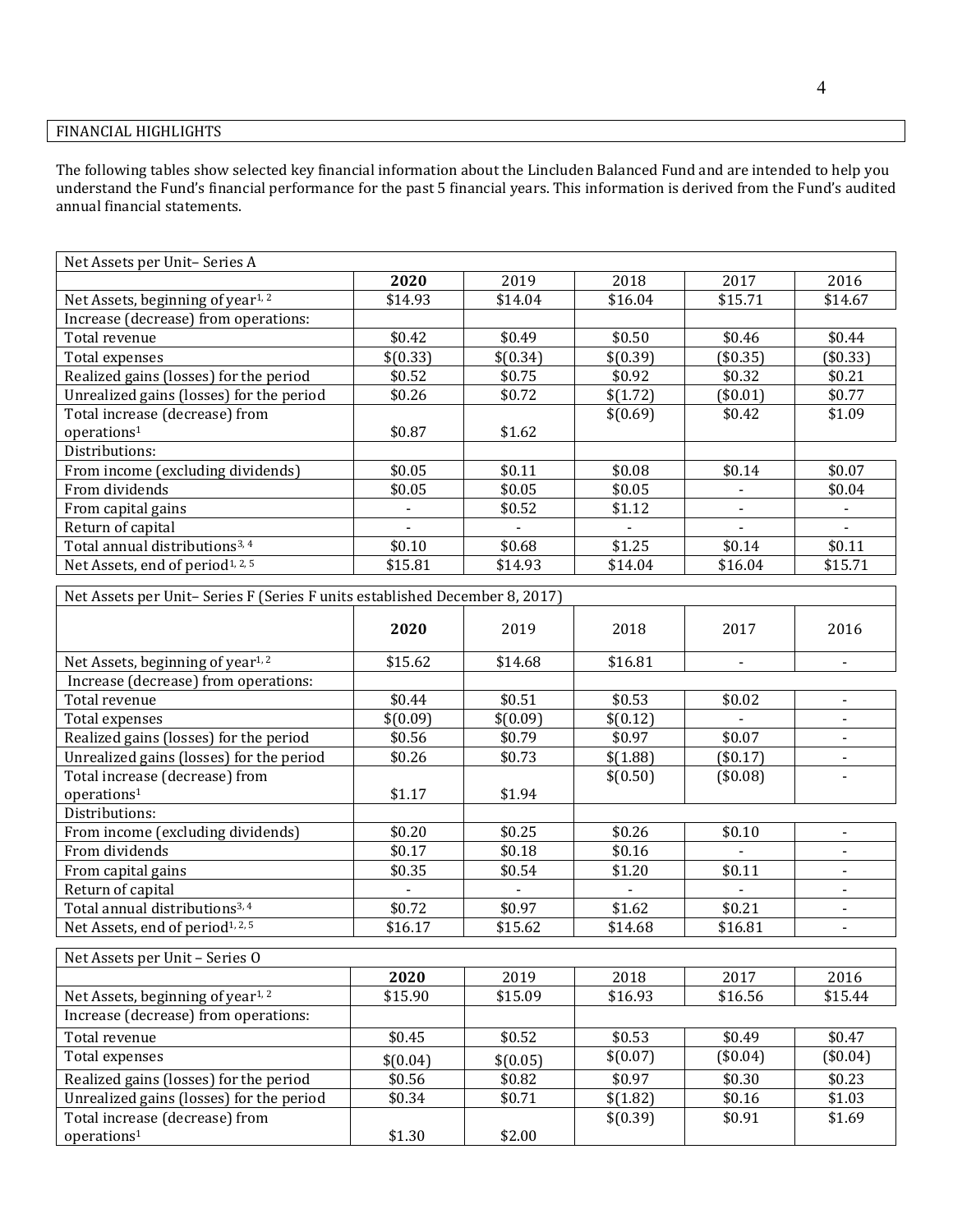| Distributions:                               |         |         |         |         |         |
|----------------------------------------------|---------|---------|---------|---------|---------|
| From income (excluding dividends)            | \$0.23  | \$0.28  | \$0.29  | \$0.40  | \$0.27  |
| From dividends                               | \$0.19  | \$0.21  | \$0.18  |         | \$0.13  |
| From capital gains                           | \$0.43  | \$0.72  | \$0.91  |         |         |
| Return of capital                            |         |         |         |         |         |
| Total annual distributions <sup>3, 4</sup>   | \$0.85  | \$1.21  | \$1.38  | \$0.40  | \$0.40  |
| Net Assets, end of period <sup>1, 2, 5</sup> | \$16.37 | \$15.89 | \$15.09 | \$16.93 | \$16.56 |

<sup>1</sup>Net asset value and distributions are based on the actual number of units outstanding at the relevant time. The increase/decrease from operations is based on the weighted number of units outstanding over the financial period.

<sup>2</sup> Information is in accordance with IFRS.

3Distributions were reinvested in additional units of the Fund.

4The Fund's prospectus provides that, "Each calendar year, the Fund distributes net income and net realized capital gains to Unitholders of the Fund to the extent necessary to ensure the Fund does not pay ordinary income tax. Distributions of income may be made periodically throughout the year on a schedule to be determined by the Manager. Distributions of capital gains are normally made in December of each year. At a minimum, the Fund will effect a distribution on the last business day of the year. Distributions from the Fund will be automatically reinvested in Units of the Fund." Currently net income is distributed on a quarterly basis and net capital gains during the month of December.

5The financial highlights are not intended to act as a continuity of the opening and closing net assets per unit.

Ratios and Supplemental Data – Series A

|                                                         | 2020     | 2019     | 2018     | 2017     | 2016    |
|---------------------------------------------------------|----------|----------|----------|----------|---------|
| Total net asset value (\$) (000s)                       | \$546.00 | \$791    | \$830    | \$996    | \$1,196 |
| Number of units outstanding                             | 34,534   | 52,978   | 59,101   | 62,076   | 76,113  |
| Management expense ratio $(\%)^1$                       | 2.10%    | 2.08%    | 2.08%    | 2.03%    | 2.03%   |
| Management expense ratio before<br>absorptions $(\%)^1$ | 2.10%    | 2.08%    | 2.08%    | 2.03%    | 2.31%   |
| Portfolio turnover rate (%) <sup>2</sup>                | 42.49%   | 37.92%   | 44.17%   | 27.08%   | 31.56%  |
| Trading expense ratio $(\%)^3$                          | $0.05\%$ | $0.05\%$ | $0.04\%$ | $0.04\%$ | 0.05%   |
| Net asset value per unit                                | \$15.81  | \$14.93  | \$14.04  | \$16.04  | \$15.71 |
|                                                         |          |          |          |          |         |

| Ratios and Supplemental Data - Series F (Series F units established Dec 8, 2017) |           |           |           |           |      |
|----------------------------------------------------------------------------------|-----------|-----------|-----------|-----------|------|
|                                                                                  | 2020      | 2019      | 2018      | 2017      | 2016 |
| Total net asset value (\$) (000s)                                                | \$48,009  | \$50,028  | \$51,199  | \$57,877  |      |
| Number of units outstanding                                                      | 2,968.867 | 3,202,605 | 3,487,069 | 3,442,518 |      |
| Management expense ratio $(\%)^1$                                                | $0.40\%$  | 0.39%     | $0.39\%$  | 0.01%     |      |
| Management expense ratio before<br>absorptions $(\%)^1$                          | $0.40\%$  | 0.39%     | 0.39%     | $0.01\%$  |      |
| Portfolio turnover rate (%) <sup>2</sup>                                         | 42.49%    | 37.92%    | 44.17%    | 27.08%    |      |
| Trading expense ratio $(\%)$ <sup>3</sup>                                        | 0.05%     | $0.05\%$  | $0.04\%$  | 0.04%     |      |
| Net asset value per unit                                                         | \$16.17   | \$15.62   | \$14.68   | \$16.81   |      |

| Ratios and Supplemental Data – Series O                 |           |           |           |           |           |
|---------------------------------------------------------|-----------|-----------|-----------|-----------|-----------|
|                                                         | 2020      | 2019      | 2018      | 2017      | 2016      |
| Total net asset value (\$) (000s)                       | \$26,435  | \$26,884  | \$24,099  | \$34,315  | \$93,483  |
| Number of units outstanding                             | 1,614,461 | 1,691,357 | 1,596,683 | 2,026,372 | 5,644,495 |
| Management expense ratio $(\%)^1$                       | 0.12%     | $0.10\%$  | 0.10%     | $0.06\%$  | $0.06\%$  |
| Management expense ratio before<br>absorptions $(\%)^1$ | $0.12\%$  | $0.10\%$  | $0.10\%$  | $0.06\%$  | 0.32%     |
| Portfolio turnover rate $(\%)^2$                        | 42.49%    | 37.92%    | 44.17%    | 27.08%    | 31.56%    |
| Trading expense ratio $(\%)^3$                          | $0.05\%$  | $0.05\%$  | $0.04\%$  | $0.04\%$  | 0.05%     |
| Net asset value per unit                                | 16.37     | \$15.89   | \$15.09   | \$16.93   | \$16.56   |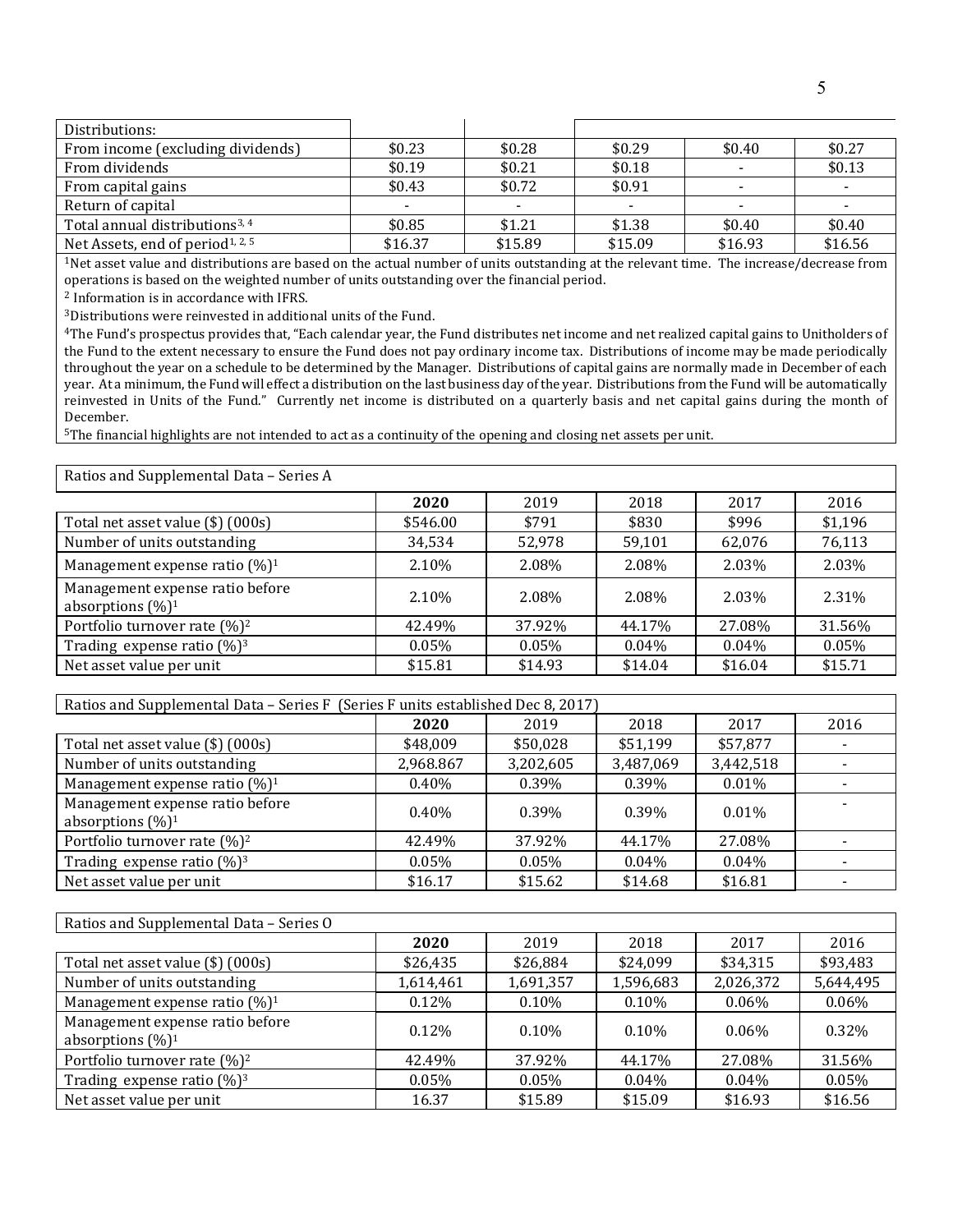$1$  Management expense ratio is based on total expenses for the stated period and is expressed as an annualized percentage of daily average net assets during the period. It assumes the maximum management fee allowed for in the Fund's Simplified Prospectus.

<sup>2</sup> The Fund's portfolio turnover rate indicates how actively the Fund's portfolio advisor manages its portfolio investments. A portfolio turnover rate of 100% is equivalent to the Fund buying and selling all of the securities in its portfolio once in the course of the year. The higher a fund's portfolio turnover rate in a year, the greater the trading costs payable by the fund in the year, and the greater the chance of an investor receiving taxable gains in the year. There is not necessarily a relationship between a high turnover rate and the performance of a fund.

<sup>3</sup> The trading expense ratio represents total commissions and other portfolio transaction costs expressed as an annualized percentage of daily average net assets during the period.

### Management Fees & Dealer Compensation

### Series A

Lincluden is entitled to an annual management fee from the series A units of the Fund of 1.75%. A lower fee of 1.25% may apply to larger account balances in the form of a management fee rebate. The management fee for the series A units of the Fund is based on the average daily net asset value of the series A units of the Fund and is payable monthly, in arrears.

To assist with distribution, administration and other client services, Lincluden pays dealers a trailer fee out of the management fees received. The trailer fee is a percentage of the total NAV per unit of all Class A units held by each dealer's clients. For the year ended December 31, 2020, approximately 57% of the management fees paid to us for Series A units were used to fund commissions to dealers.

### Series F

Lincluden is entitled to an annual management fee from the series F units of the Fund of 0.25%. The management fee for the series F units of the Fund is based on the average daily net asset value of the series F units of the Fund and is payable monthly, in arrears.

Series F units are available only to investors who participate in a qualifying fee-based program with pre-qualified representatives. Minimum investments may apply.

#### Series O

The Fund pays no management fees to Lincluden. For management services provided by Lincluden, in its role of portfolio advisor to the Fund, the Fund's Series O investors will pay a management fee directly to Lincluden.

The maximum annual management fee before GST/HST (expressed as a percentage of assets under management by Lincluden) payable to Lincluden is 1.75%. A lower fee may apply to larger account balances.

The management fee payable is calculated and accrued on the last valuation date of each month, based on the value of the investor's units on that date, and is payable on the last valuation date in each month. Payment of the investment management fee is generally effected by redemption of units held by the investor in the Fund in the amount of the applicable management fee.

### PAST PERFORMANCE

The performance information shown below assumes that all distributions made by the Fund were reinvested in additional units of the Fund. It does not take into account sales, redemption, distributions, optional charges or income taxes payable that, if applicable, would have reduced returns or performance.

The return on mutual funds is not guaranteed. How the Fund performed in the past does not necessarily indicate how it will perform in the future.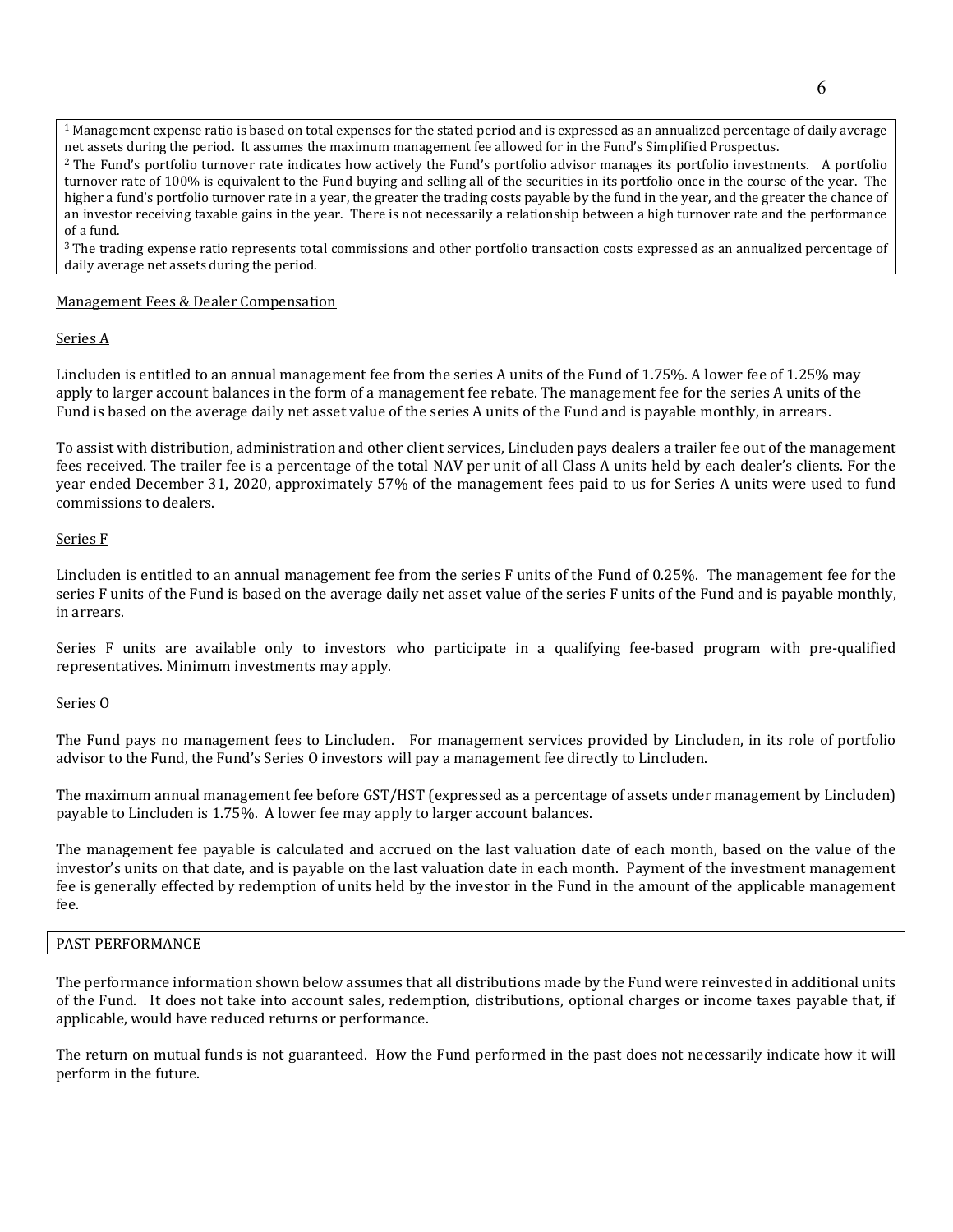## Year-by-Year Returns

The following bar chart shows the Fund's annual performance for each of the periods shown, and illustrates how the Fund's performance has changed from year to year. The chart shows, in percentage terms, how much an investment in the Fund held on the last day of the prior period would have grown or decreased by the last day of each period.



## Annual Compound Returns

The following table compares the historical annual compound total return of each series of the Fund with a broad-based index, the S&P/TSX Composite Total Return Index. This index is the capitalization-weighted index measuring the performance of selected securities listed on the Toronto Stock Exchange, including the reinvestment of dividends.

The returns of each series may vary because of differences in management fees and expenses. The broad-based index returns do not include any costs of investing.

| Lincluden Balanced Fund | 10 years | 5 years | 3 Years | 1 Year |
|-------------------------|----------|---------|---------|--------|
| Series A                | 4.7%     | 4.7%    | 4.2%    | 6.7%   |
| Series F                | N/A      | N/A     | $6.0\%$ | 8.6%   |
| Series O                | 6.8%     | 6.8%    | 6.3%    | 8.8%   |
| Broad-Based Index       | 7.3%     | 7.5%    | 7.4%    | 9.6%   |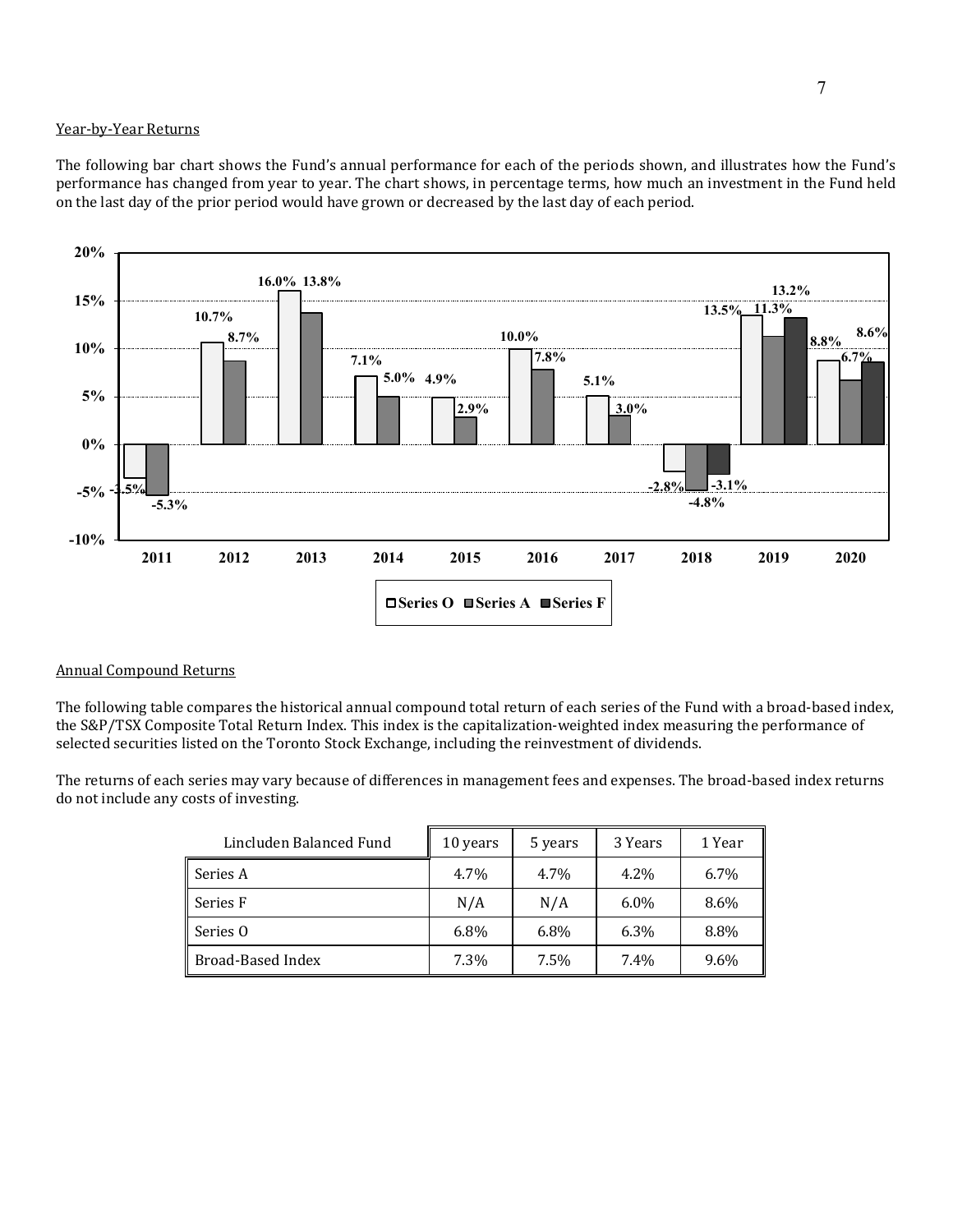| Sector Mix                     | % of Fund's Net Asset Value |        |          |  |
|--------------------------------|-----------------------------|--------|----------|--|
| <b>Fixed Income</b>            | 36.50%                      |        |          |  |
| Canadian                       |                             | 36.50% |          |  |
| Federal                        |                             |        | $3.00\%$ |  |
| Provincial                     |                             |        | 14.90%   |  |
| Municipal                      |                             |        | 0.70%    |  |
| Corporate                      |                             |        | 17.90%   |  |
| Equities                       | 60.50%                      |        |          |  |
| Canadian                       |                             | 31.10% |          |  |
| Capital Goods                  |                             |        | 0.90%    |  |
| <b>Communications Services</b> |                             |        | $0.00\%$ |  |
| <b>Consumer Discretionary</b>  |                             |        | 4.30%    |  |
| <b>Consumer Staples</b>        |                             |        | 2.30%    |  |
| Energy                         |                             |        | 3.80%    |  |
| <b>Financial Services</b>      |                             |        | 9.10%    |  |
| Industrials                    |                             |        | 1.80%    |  |
| <b>Information Technology</b>  |                             |        | 3.60%    |  |
| Materials                      |                             |        | 3.60%    |  |
| Transportation                 |                             |        | 1.70%    |  |
| <b>United States</b>           |                             | 16.60% |          |  |
| <b>Communications Services</b> |                             |        | 1.60%    |  |
| <b>Consumer Discretionary</b>  |                             |        | 2.60%    |  |
| <b>Consumer Staples</b>        |                             |        | 1.90%    |  |
| Energy                         |                             |        | 0.60%    |  |
| <b>Financial Services</b>      |                             |        | 2.80%    |  |
| <b>Health Care</b>             |                             |        | 2.00%    |  |
| <b>Information Technology</b>  |                             |        | 2.90%    |  |
| Materials                      |                             |        | 2.20%    |  |
| International                  |                             | 12.80% |          |  |
| Finland                        |                             |        | 0.40%    |  |
| France                         |                             |        | 3.10%    |  |
| Germany                        |                             |        | 2.30%    |  |
| <b>Hong Kong</b>               |                             |        | 0.40%    |  |
| Italy                          |                             |        | 0.50%    |  |
| Japan                          |                             |        | 0.60%    |  |
| Netherlands                    |                             |        | 1.70%    |  |
| Switzerland                    |                             |        | 0.50%    |  |
| <b>United Kingdom</b>          |                             |        | 3.30%    |  |
| Short-Term Investments         | 1.30%                       |        |          |  |
| Other Assets                   | 1.70%                       |        |          |  |
| Total                          | 100.00%                     |        |          |  |

# SUMMARY OF INVESTMENT PORTFOLIO as at December 31, 2020